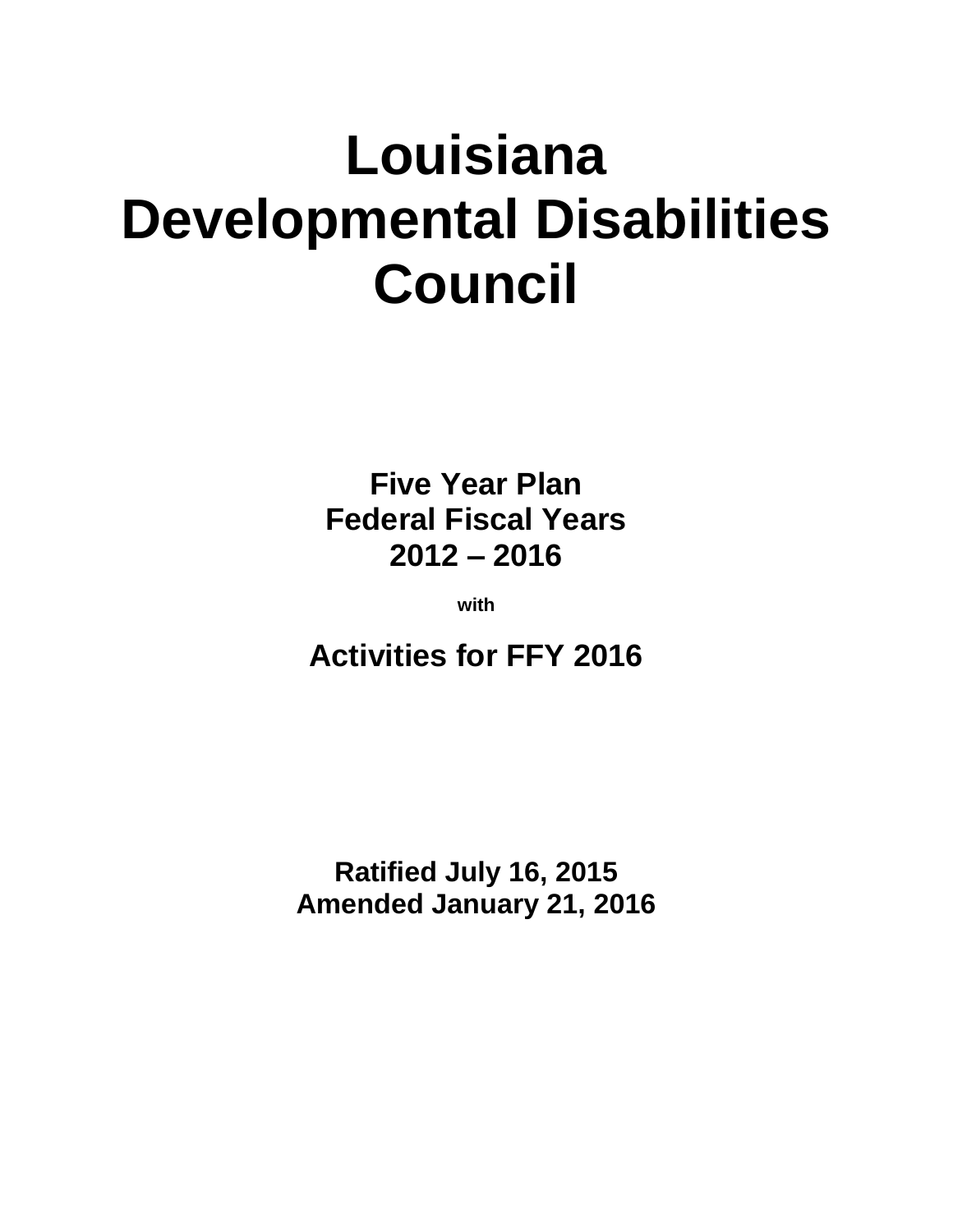#### **QUALITY ASSURANCE**

- **Goal 1** 1,000 self-advocates and family members of persons with developmental disabilities will advocate for policies and practices that promote the selfdetermination, independence, productivity, integration and inclusion of people with developmental disabilities in all facets of community life.
	- **Objective 1.1** Louisiana's self-advocacy organization consisting of people with developmental disabilities will promote advocacy by guiding local chapters and provide leadership training to individuals with developmental disabilities.
		- **Activity 1.1.1** Provide financial support for the operation of People First of Louisiana. **Accomplished in FFY 2014**
		- **Activity 1.1.2** Provide technical assistance and training opportunities through stipends, partnerships, staff support, etc.
	- **Objective 1.2** Individuals with developmental disabilities will participate on crossdisability and culturally diverse leadership coalitions.
		- Activity 1.2.1 Provide information to individuals with developmental disabilities encouraging their participation on identified statewide boards, councils and committees and determine the number of individuals with developmental disabilities represented on targeted boards.
	- **Objective 1.3** 75 to 100 individuals with developmental disabilities and parents of young children with developmental disabilities will develop skills in leadership development and systems change activities.
		- **Activity 1.3.1** Provide financial support and technical assistance for Partners in Policymaking and its alumni network. **Approximate Cost: \$80,000 in FFY 2016**
		- **Activity 1.3.2** Support up to two Council members' participation in Partners in Policymaking. **Approximate Cost: \$3,000 in FFY 2016**
		- **Activity 1.3.3** Provide financial and staff support for an advocacy leadership conference. **Approximate Cost: \$16,000 in FFY 2016**
	- **Objective 1.4** 375 people with developmental disabilities and their family members will advance their knowledge of home- and community- based supports and services and promote advocacy leadership through participation in conferences and other training events.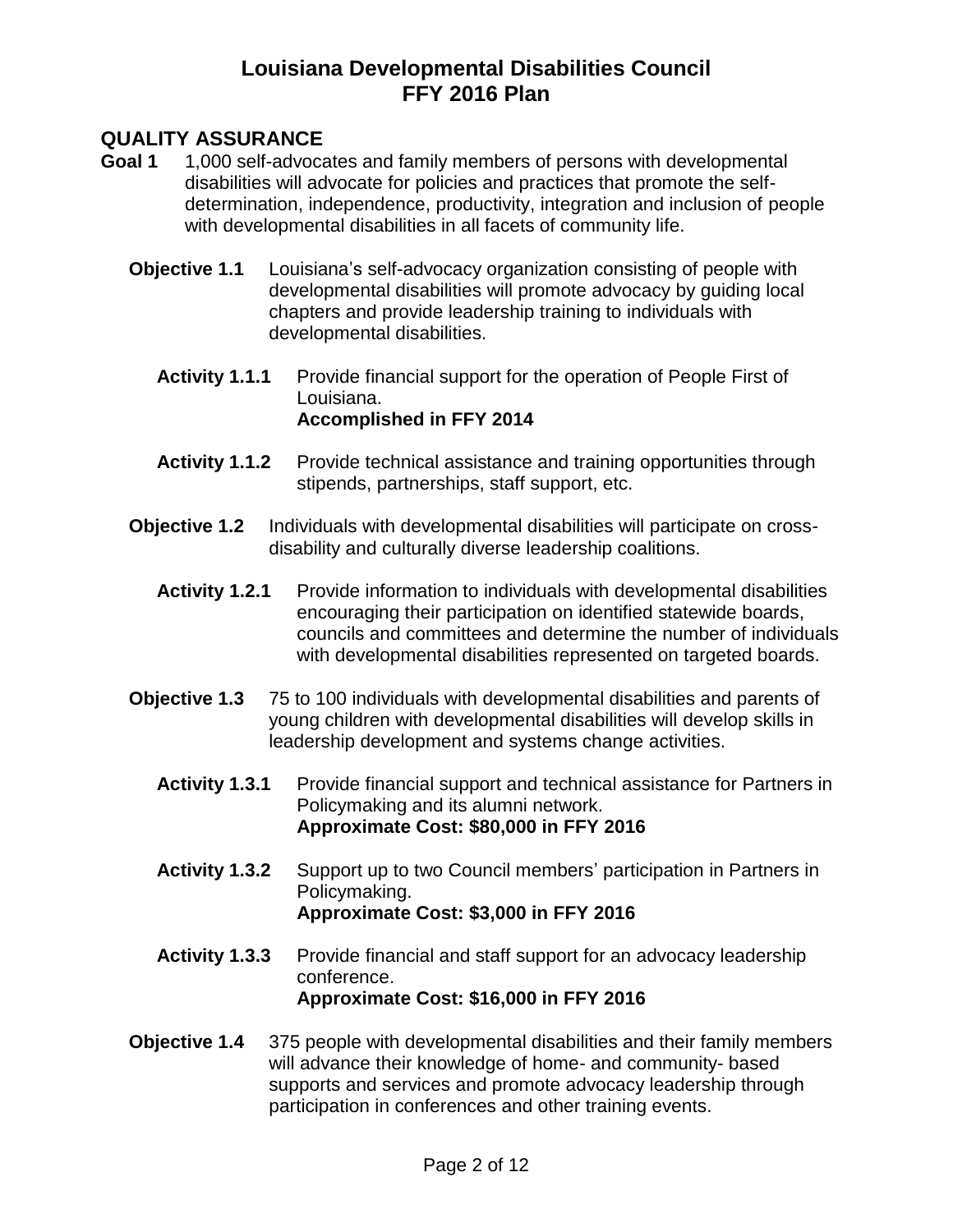- Activity 1.4.2 Provide financial support for the continuation and expansion of a training program for people with developmental disabilities by individuals with developmental disabilities on advocacy, independence, self-determination, productivity, integration, and inclusion leadership topics. **Accomplished in FFY 2013**
- Activity 1.4.3 Provide support for registration costs for ten self-advocates to attend the 2015 REACH Conference. **Approximate Cost: \$1,600 in FFY 2016**
- **Objective 1.5** Members of the Council and its committees will be supported to serve as effective advocates for state and national systems change and receive staff and administrative support to effectively implement the Council's mission and goals.
	- **Activity 1.5.1** Support individuals with developmental disabilities and family members of individuals with developmental disabilities in participation in Council meetings and other functions.
	- **Activity 1.5.2** Support Council members' participation in training and educational opportunities. **Approximate Cost: \$3,000 in FFY 2016**
	- **Activity 1.5.3** Support the Council leadership's participation in national training, networking events and advocacy opportunities. **Approximate Cost: \$7,000 in FFY 2016**
- **Goal 2** Policies and practice will lead to improved quality of community-based supports and services for Louisianans with developmental disabilities.
	- **Objective 2.1** The quality of services to people with developmental disabilities in Louisiana will improve as a result of better informed individuals and families and market-driven providers.
		- **Activity 2.1.1** Disseminate Medicaid's web-based listing of providers searchable by region through a variety of methods (i.e. Council's website and Facebook page, FHF, etc.) to assist individuals and families in making informed choices. **Accomplished in FFY 2012**
		- **Activity 2.1.2** Advocate for sharing provider data online to assist individuals and families in making informed choices regarding waiver providers. **Accomplished in FFY 2015**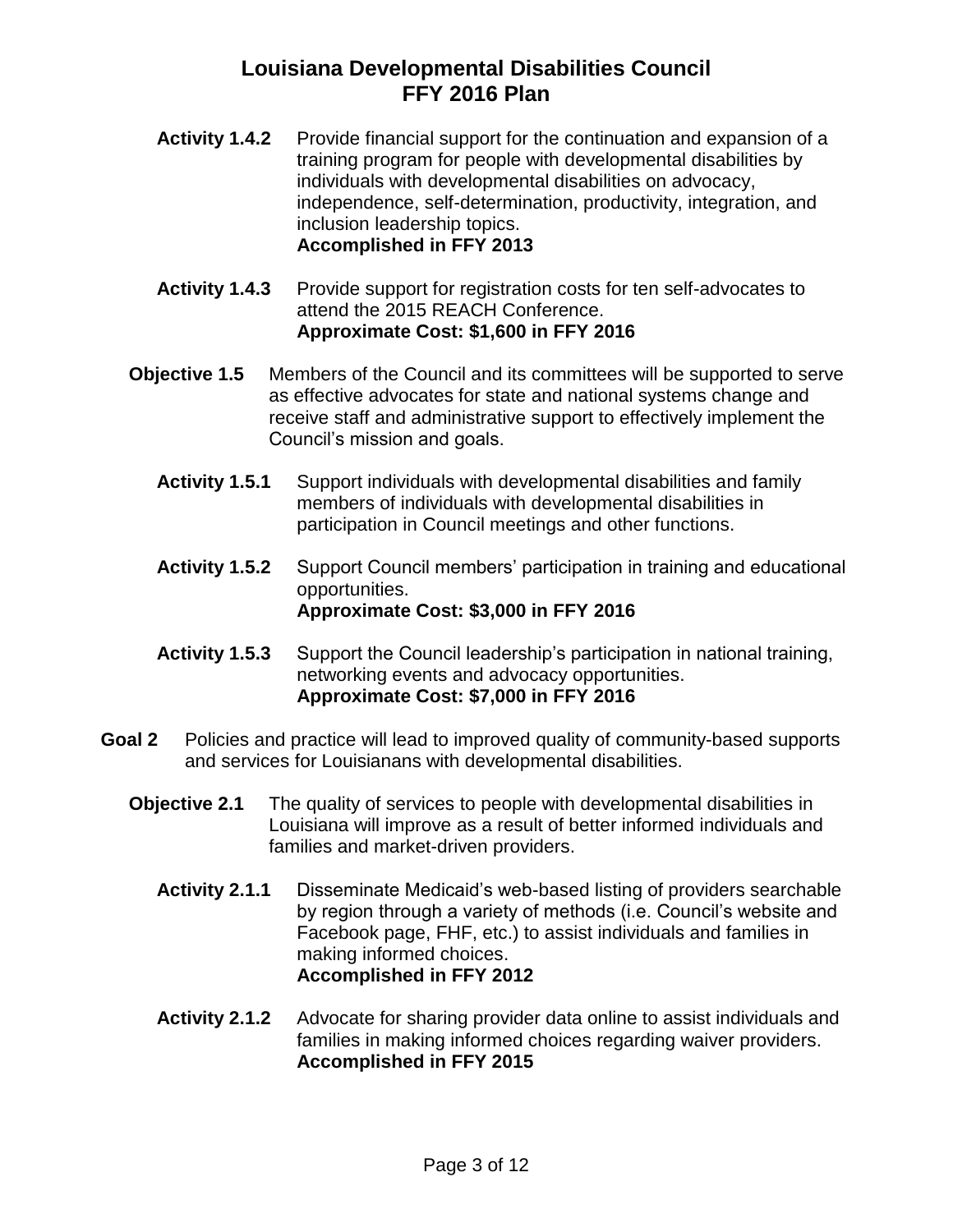- **Activity 2.1.3** Monitor the restructuring of long-term supports and services to a managed care system and advocate for increased quality of services to be included in the reorganized system.
- **Objective 2.2** Direct Support Professionals **(**DSPs) serving Louisianans with developmental disabilities will receive competitive compensation.
	- **Activity 2.2.1** Advocate for
		- competitive compensation to retain a viable stable qualified workforce of DSPs in Louisiana and
		- the dedication of a certain percentage of the HCBS rate to DSP costs (based on provider cost reports).
	- **Activity 2.2.2** Promote the vocation of DSPs by recognizing their important work through the funding of a media campaign. **Approximate Cost: \$10,000 in FFY 2016**
- **Objective 2.4** 500 additional individuals with developmental disabilities will self-direct their waiver services.
	- **Activity 2.4.1** Promote self-direction through community education through the creation and dissemination of key selling points and benefits and resources to assist in the process (i.e., LaDDC News, Fact sheets, etc.)
- **Objective 2.5** People with developmental disabilities living in their own homes will be kept safe and their rights will be protected.
	- **Activity 2.5.1** Provide financial support for a SIL ombudsman pilot program in Jefferson, Orleans, Plaquemines, and St. Bernard Parishes. **Accomplished in FFY 2014**
	- **Activity 2.5.2** Provide financial support for legal advocacy for adults with disabilities who are victims of abuse, neglect or exploitation and as a result require a legal remedy. **Accomplished in FFY 2014**

#### **COMMUNITY SUPPORTS**

**Goal 3** Changes to policies and practices in Louisiana's developmental disability system will result in adequate funding and availability of quality supports and services in the community and reduce reliance on public and private residential facilities for people with developmental disabilities.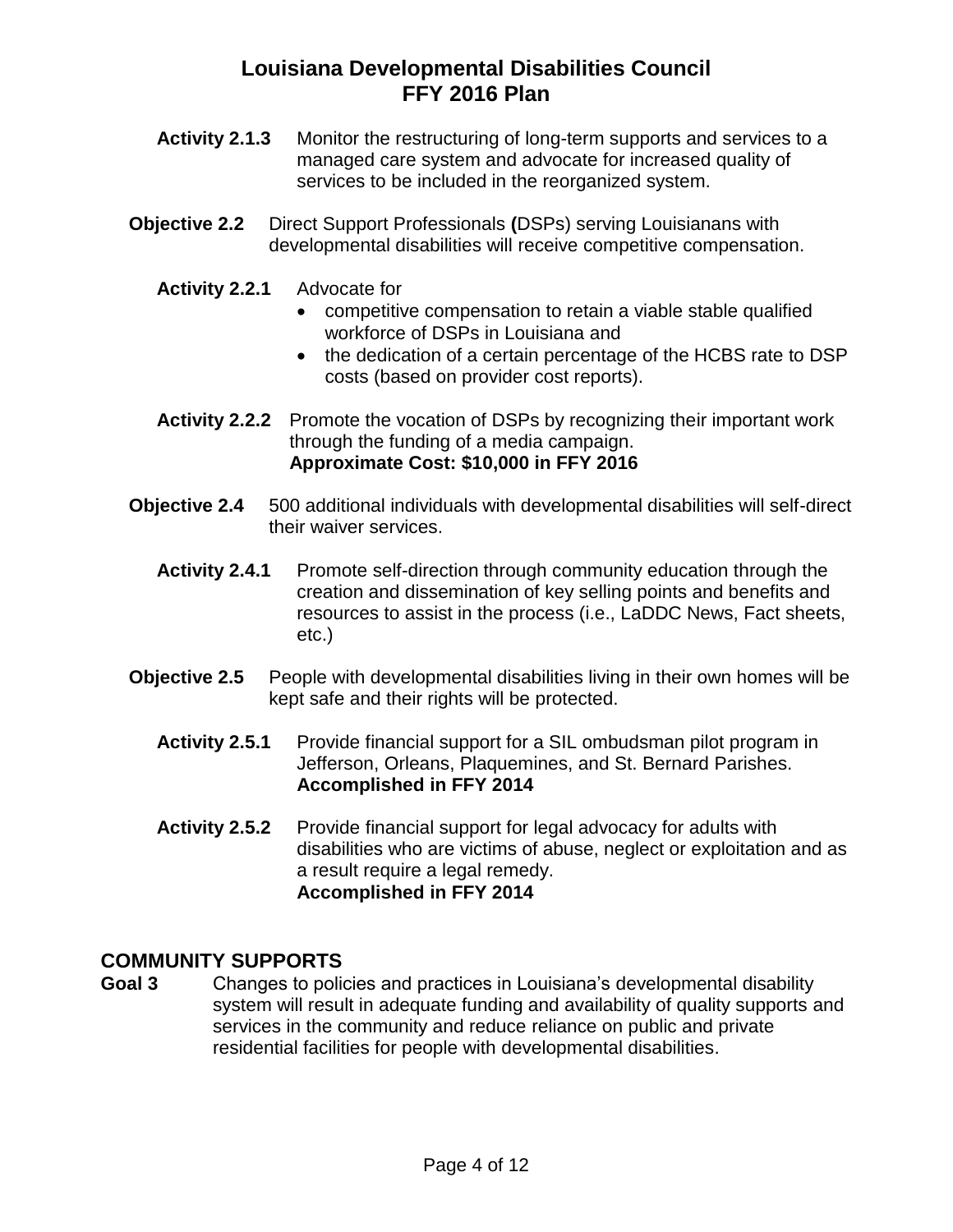- **Objective 3.1** 4,000 people on the waiting list will begin receiving home- and community-based services by educating stakeholders, policy makers and the public about the waiting list and needed systems reforms.
	- Activity 3.1.1 Provide financial and other support for the grassroots advocacy organization Louisiana Citizens for Action Now (LaCAN). **Approximate Cost: \$125,000 in FFY 2016**
	- **Activity 3.1.2** Collaborate with other advocacy groups to plan and support Disability Rights Day. **Approximate Cost: \$5,000 in FFY 2016**
	- **Activity 3.1.3** Advocate for systems change initiatives, revenue generating strategies, policies and practices needed to expand supports and services.
	- **Activity 3.1.4** Monitor the possible restructuring of long-term supports and services to a managed care system and advocate for an increased quantity of services to be included in the reorganized system.
- **Objective 3.2** Admissions to residential facilities will decrease by increasing access to behavioral and medical intervention in the community and the discontinuation of people adjudicated into state-operated facilities.
	- **Activity 3.2.1** Advocate in collaboration with the Advocacy Center for
		- additional providers with specialized expertise in behavioral services;
		- the development of a plan upon admission that includes specific activities, persons responsible and timelines for discharge or transition; and
		- improvement in the home and community based system by soliciting feedback from individual families using or trying to access behavioral health services and sharing that information with the DHH leadership. **Accomplished in FFY 2015**
	- **Activity 3.2.2** Monitor access to behavioral health services after the shift from Magellan to Bayou Health.
	- **Activity 3.2.3** Advocate for Self-direction to be exempted from medication administration requirements. **Accomplished in FFY 2015**
	- **Activity 3.2.4** Advocate for adequate rates that support services for people with complex medical and behavioral needs.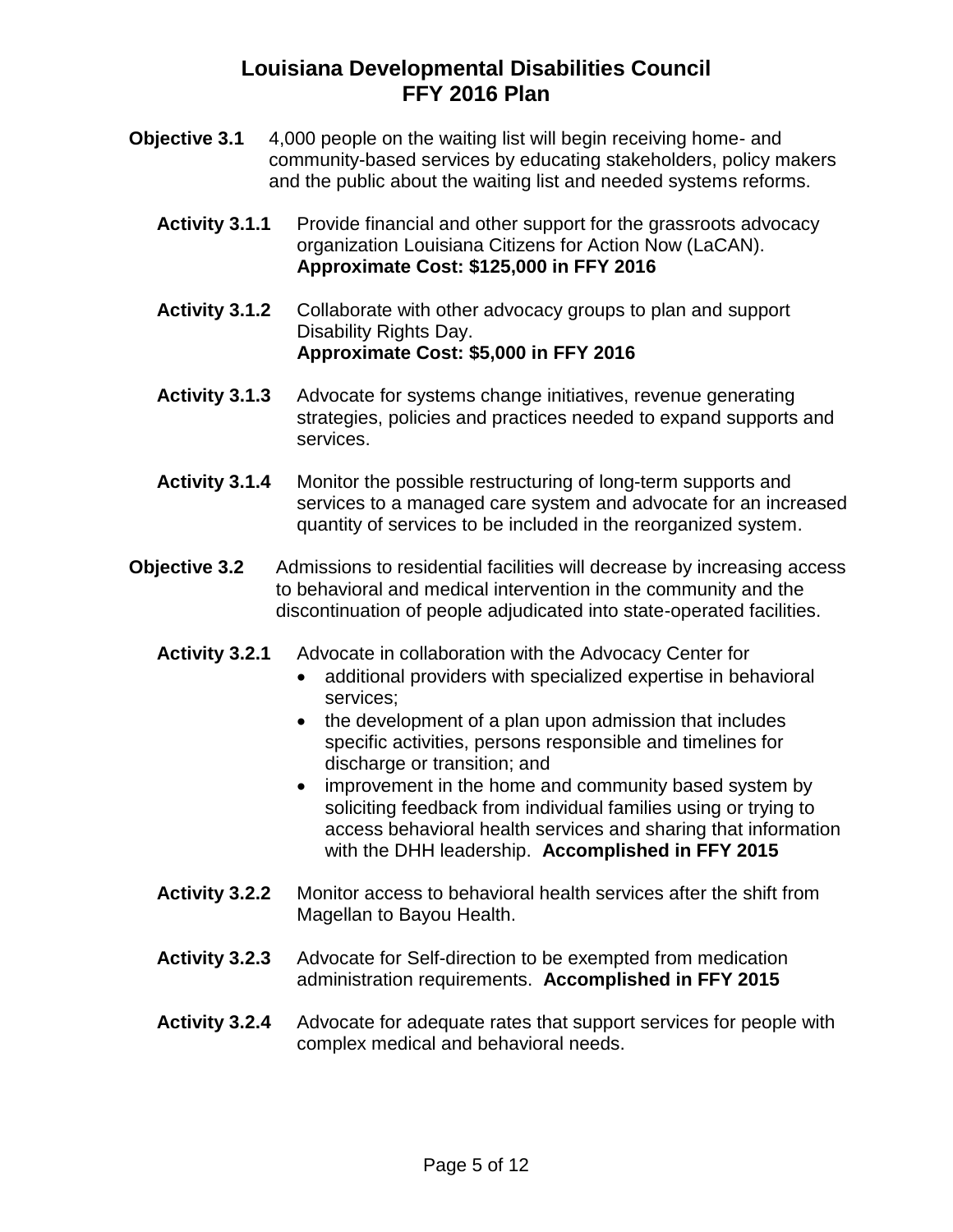- Activity 3.2.5 Provide financial support for the training of direct service professionals and providers on serving individuals with complex medical and behavioral needs. **Approximate Cost: \$70,000 in FFY 2016**
- **Objective 3.3** The number of people in private ICFs/DD per capita in Louisiana will decrease to reach the national average through the transition of people to home- and community-based services.
	- **Activity 3.3.1** Advocate for
		- the MFP grant program to target residents of private ICFs/DD. **Accomplished in FFY 2012**
	- **Activity 3.3.2** Advocate for initiatives that allow residents of private ICFs/DD to obtain waiver services.
- **Objective 3.4** The number of people at large public residential facilities will decrease thirty percent through transition to home and community-based services.
	- **Activity 3.4.1** Advocate for residents of the Special Education Center to be added to the Developmental Center pool of waiver slots. **Accomplished in FFY 2012**
	- **Activity 3.4.2** Monitor collaborative efforts of OCDD and LDOE for the following: to identify gaps in educational services and services provided through OCDD and potential supports to children and families to maximize the benefits of education to developmental disabilities services for children with orthopedic and other severe significant disabilities such that children currently residing at the La. Special Education Center are able to receive special education services in their least restricted environment possible.
	- Activity 3.4.3 Provide information to the Department of Education and BESE on home and community-based services. **Accomplished in FFY 2015**
- **Goal 4** Individuals with developmental disabilities, their families, and professionals will obtain the information, training, and support they need.
	- **Objective 4.1** 75,000 individuals with developmental disabilities, their families, and professionals will obtain information, training, and support.
		- **Activity 4.1.1** Provide financial support (the entirety of state general funds) and technical assistance to nine Families Helping Families Regional Resource Centers across the state.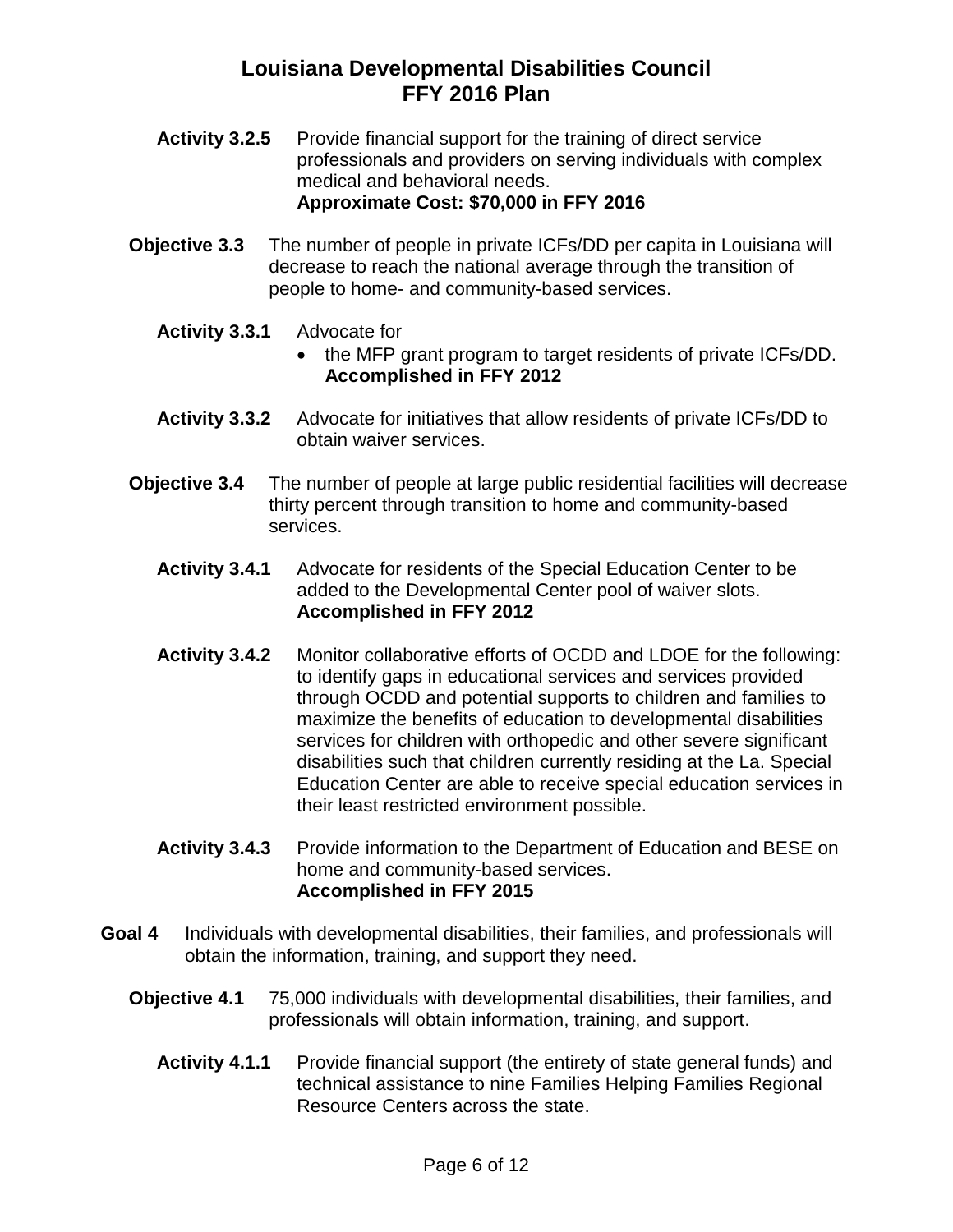- **Activity 4.1.2** Provide information to hospitals and health care professionals on resources available to individuals with developmental disabilities.
- **Activity 4.1.3** Provide information important to individuals with developmental disabilities and their families through a variety of electronic and social media (Council website, facebook, LaDDC News, etc.)
- **Goal 5** The Community and Family Support System will continue to deliver flexible, individualized, and person-centered supports.
	- **Objective 5.1** 3,500 individuals with developmental disabilities will receive (Act 378 of 1989) state-funded supports.
		- **Activity 5.1.1** Oversee implementation of, and advocate for, the continuation of the Community and Family Support System Plan.

#### **HEALTH**

- **Goal 6** Policies and practices will result in improved health outcomes for Louisiana citizens with developmental disabilities.
	- **Objective 6.1** Access to quality health services for individuals with developmental disabilities will increase.
		- **Activity 6.1.1** Advocate for DHH to implement a process of health data analysis for individuals served.
		- **Activity 6.1.2** Provide support for the modification of a curriculum for Nurse Practitioner (NP) and Physician Assistant (PA) students, development of a curriculum for online Continuing Medical Education (CME) units for physicians, and the expansion of Operation House Call to Shreveport that provides an understanding of experiences of individuals with significant disabilities and their families. **Accomplished in FFY 2014**
		- **Activity 6.1.3** Provide support for the modification of a curriculum for Continuing Nurse Education that provides an understanding of treating individuals with developmental disabilities. **Accomplished in FFY 2015**
		- **Activity 6.1.4** Provide support for the modification of a curriculum for Dental and Dental Hygienist students and Continuing Dental Education that provides an understanding of treating individuals with developmental disabilities. **Accomplished in FFY 2015**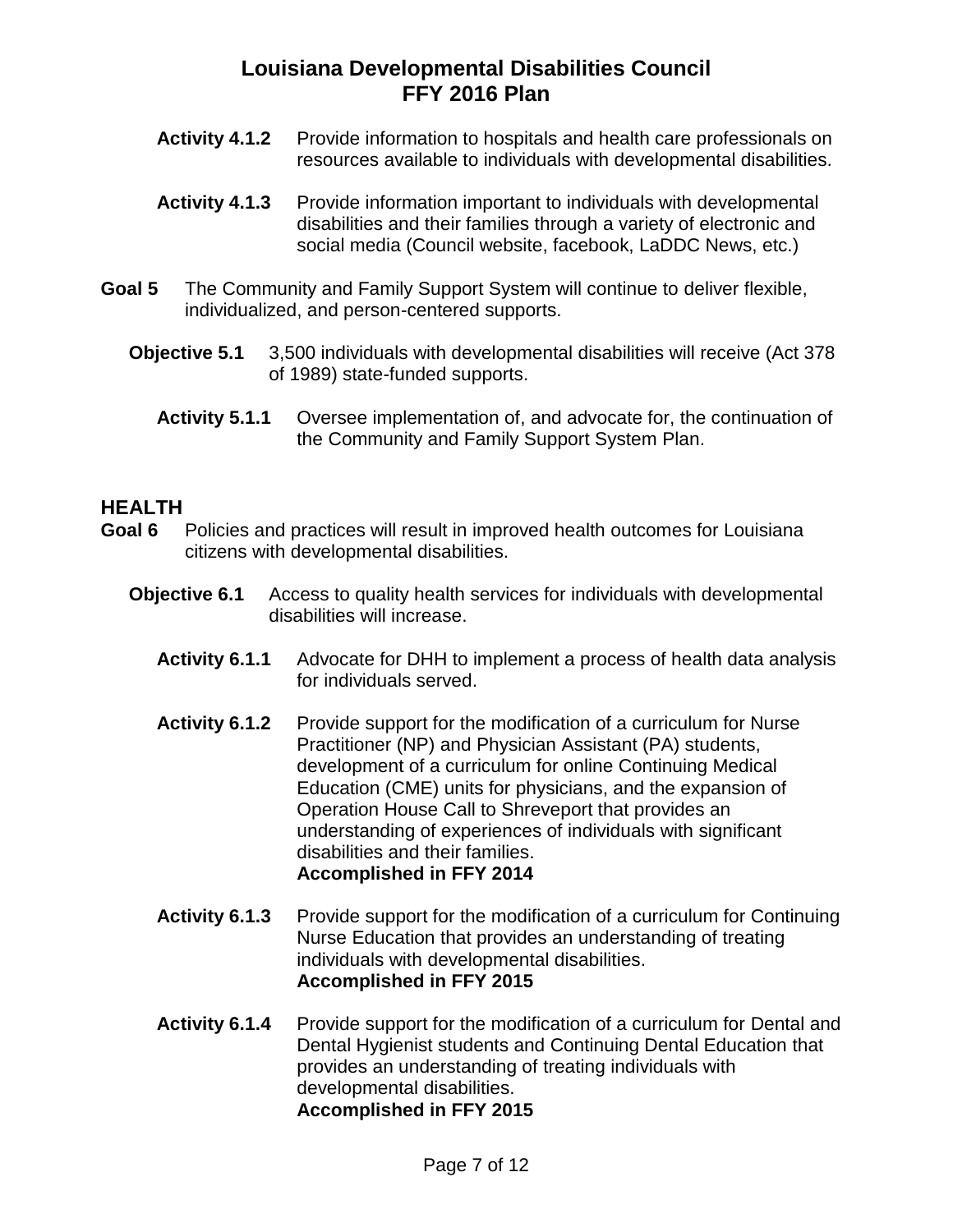- **Objective 6.2** Families will have access to information regarding Medicaid providers.
	- **Activity 6.2.1** Disseminate Medicaid's web-based listing of providers searchable by region through a variety of methods (i.e. Council's website and Facebook page, FHF, etc.). **Accomplished in FFY 2012**
- **Objective 6.3** Individuals with developmental disabilities will have increased access to dental services.
	- **Activity 6.3.1** Advocate for the Louisiana Oral Health Coalition Plan to be amended to include increased access to dental services for people with developmental disabilities.
	- **Activity 6.3.2** Disseminate information about where people can get free and/or reduced cost dental services.
	- **Activity 6.3.3** Identify dentists who have participated in training (6.1.4) and disseminate the information to individuals with developmental disabilities and their families.

#### **EDUCATION**

- **Goal 7** Changes in policies and practices will result in inclusive, evidence-based, and safe educational settings for students with developmental disabilities.
	- **Objective 7.1** 1,000 people will become active in systems advocacy for increased access to inclusive education opportunities among students with developmental disabilities in all publicly funded schools through the support of a statewide family-driven special education grassroots advocacy organization.
		- **Activity 7.1.1** Provide financial and other support to Louisiana Together Educating All Children (LaTEACH) for the promotion of appropriate, inclusive education for all students. **Approximate Cost: \$100,000 in FFY 2016**
		- **Activity 7.1.2** The Council will be represented on a variety of education policymaking/advisory bodies and support stakeholders who serve on boards.
	- **Objective 7.2** Changes in policies and practices that result in students with developmental disabilities attaining competitive employment in integrated settings.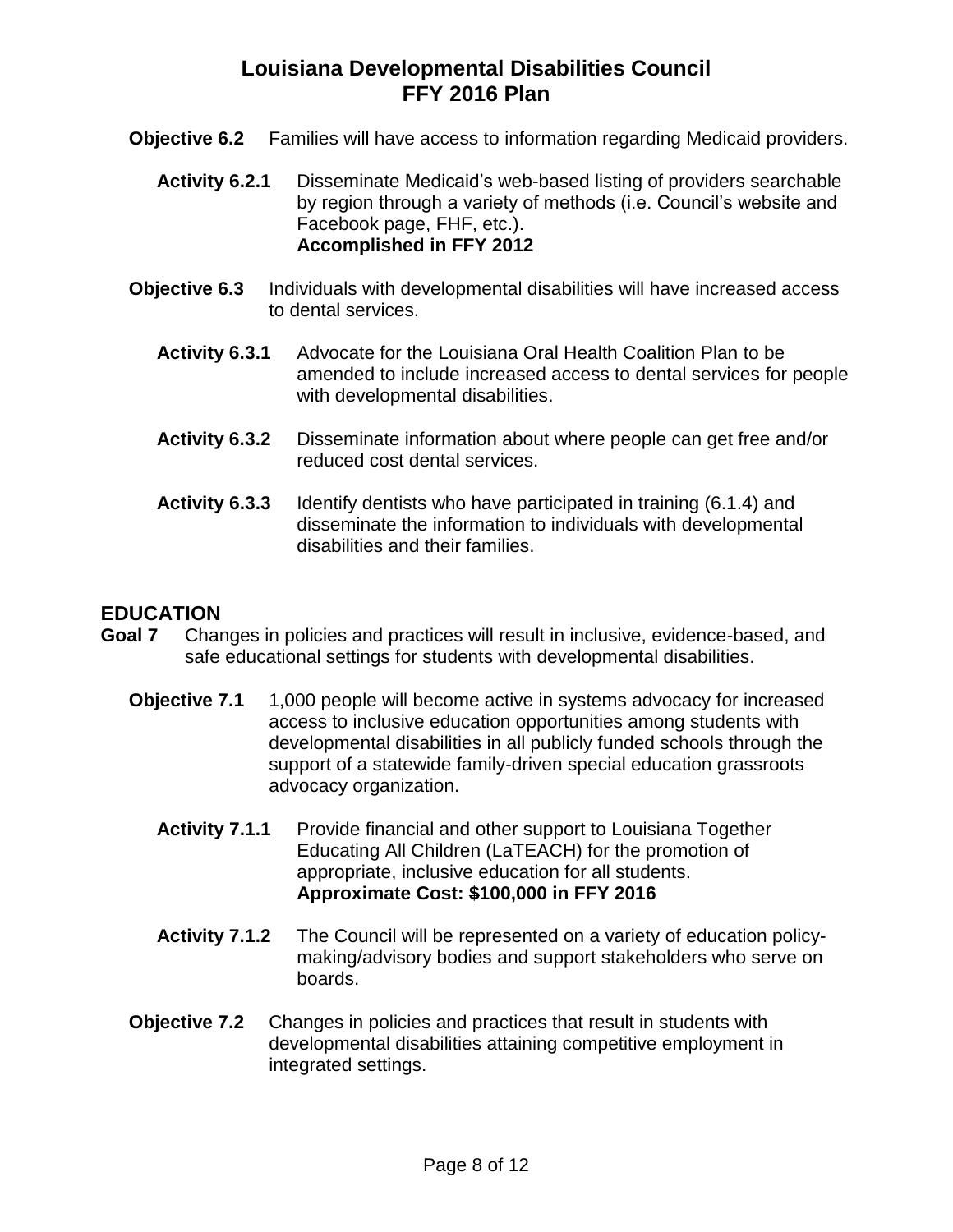- **Activity 7.2.1** Advocate with the LSU-HSC Human Development Center, Advocacy Center and other collaborators for the development and implementation of policies and practices (i.e., college and career pathways) that ensure students with developmental disabilities have access to and opportunities that prepare them for postsecondary education and/or competitive, integrated employment.
- **Activity 7.2.2** Provide information on and monitor the appropriate implementation of Act 833 of 2014.
- **Objective 7.3** There will be an increase in the number of charter schools, early education programs, and other publically funded education facilities that approximate the percentage of students statewide served with developmental disabilities across all local education agencies (LEAs).
	- **Activity 7.3.1** Advocate for improved oversight and monitoring of admissions and service delivery to students with disabilities in Charter Schools, early education programs, and other publicly funded education facilities in collaboration with the Advocacy Center.
	- **Activity 7.3.2** Advocate for financial and accountability structures that support the inclusion of all students, including young children in Early Childhood settings.
- **Objective 7.4** Students will be protected from discipline practices that cause harm and/or violate their rights.
	- **Activity 7.4.1** Monitor and advocate as necessary against the use of harmful practices (e.g., restraint and seclusion, corporal punishment, unnecessary use of law enforcement, etc.) and advocate for alternative positive evidence based options (e.g., positive behavior practices, etc.) and policies and practices that promote the safe and effective practices in collaboration with the Advocacy Center.
- **Goal 8** Children participating in EarlySteps will demonstrate improved developmental outcomes through increased access to quality services.
	- **Objective 8.1** EarlySteps will return to a transdisciplinary service delivery system.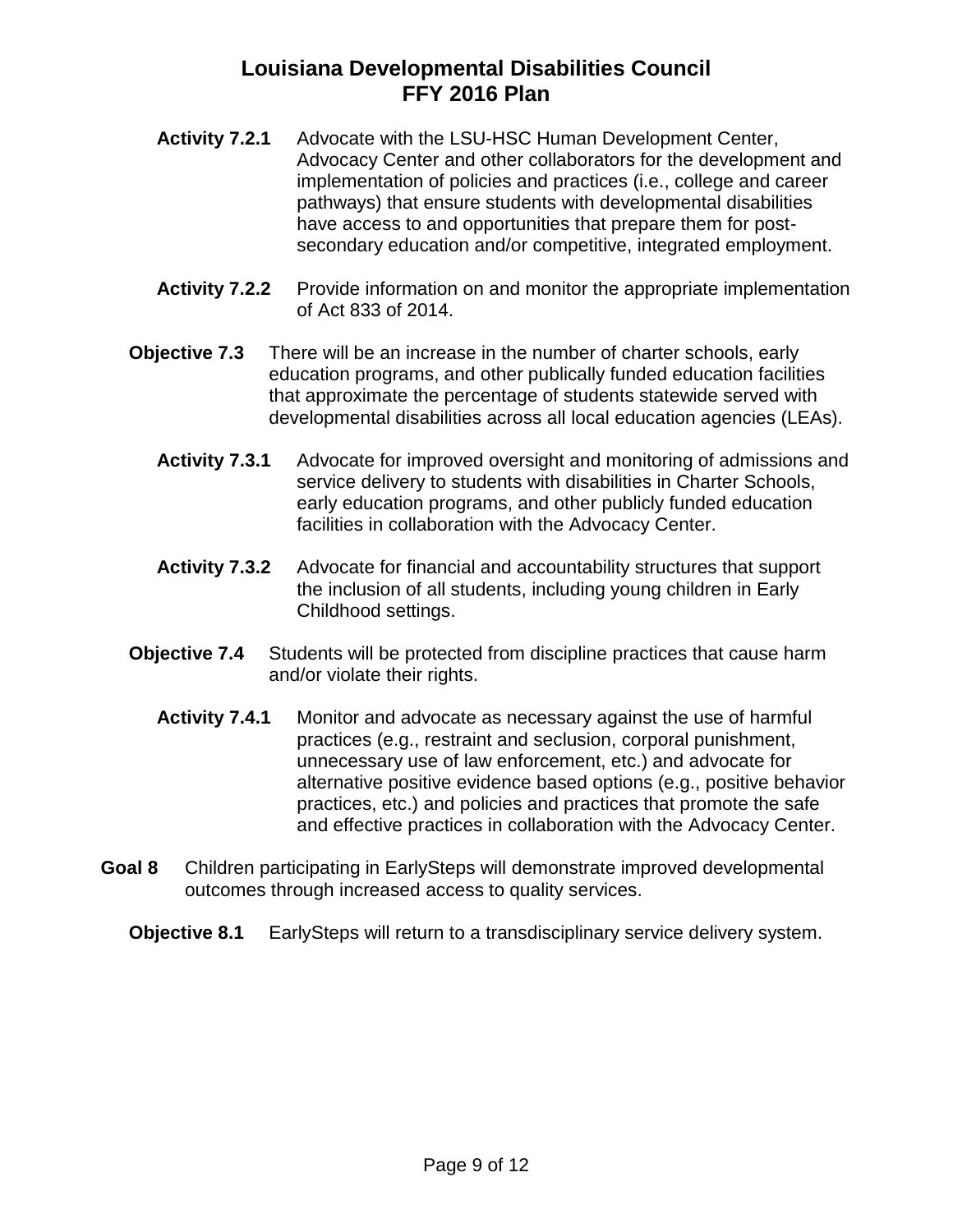**Activity 8.1.1** Provide funding for training/mentoring in the Early Intervention Primary Service Provider Model including implementation of accountability measures. **Approximate Cost: \$32,000 in FFY 2016**

#### **EMPLOYMENT**

- **Goal 9** Changes in public policy and practice will result in more people with developmental disabilities in integrated individualized employment.
	- **Objective 9.1** Louisiana will implement Employment First practices.
		- **Activity 9.1.1** Advocate for
			- policies that incentivize services for individualized integrated, competitive employment and dis-incentivize segregated, sheltered day habilitation services,
			- sheltered workshops to transition people into individualized, competitive, paid employment and discontinue admissions into segregated day programs,
			- collaborative policy making and practices across state agencies that promote students being supported in and transitioning into competitive paid employment,
			- LRS and OCDD will collaborate to mandate that all supported employment vendors/providers complete a university-based, 40-hour training. **Accomplished** (fourth bullet only)
			- Support family members and other advocates to serve on the Louisiana work team in developing an Employment First agenda and implementation plan including participation in state level meetings. **Accomplished** (fifth bullet only)
		- **Activity 9.1.2** Participate in the development and implementation (if awarded) of the Partnerships in Employment Systems Change grant with the LSU-HSC Human Development Center and other collaborators to enhance statewide collaborations that will facilitate the transition process from secondary and post-secondary school, or other prevocational training settings, to competitive employment in integrated settings. **Accomplished in FFY 2012**
		- **Activity 9.1.3** Provide funding for provision of the LRS-required training in the 40 hour Supported Employment Core Curriculum and the development and provision of a competency-based mentoring program for Employment Support Professionals who have completed the required 40-hour training. **Accomplished in FFY 2015**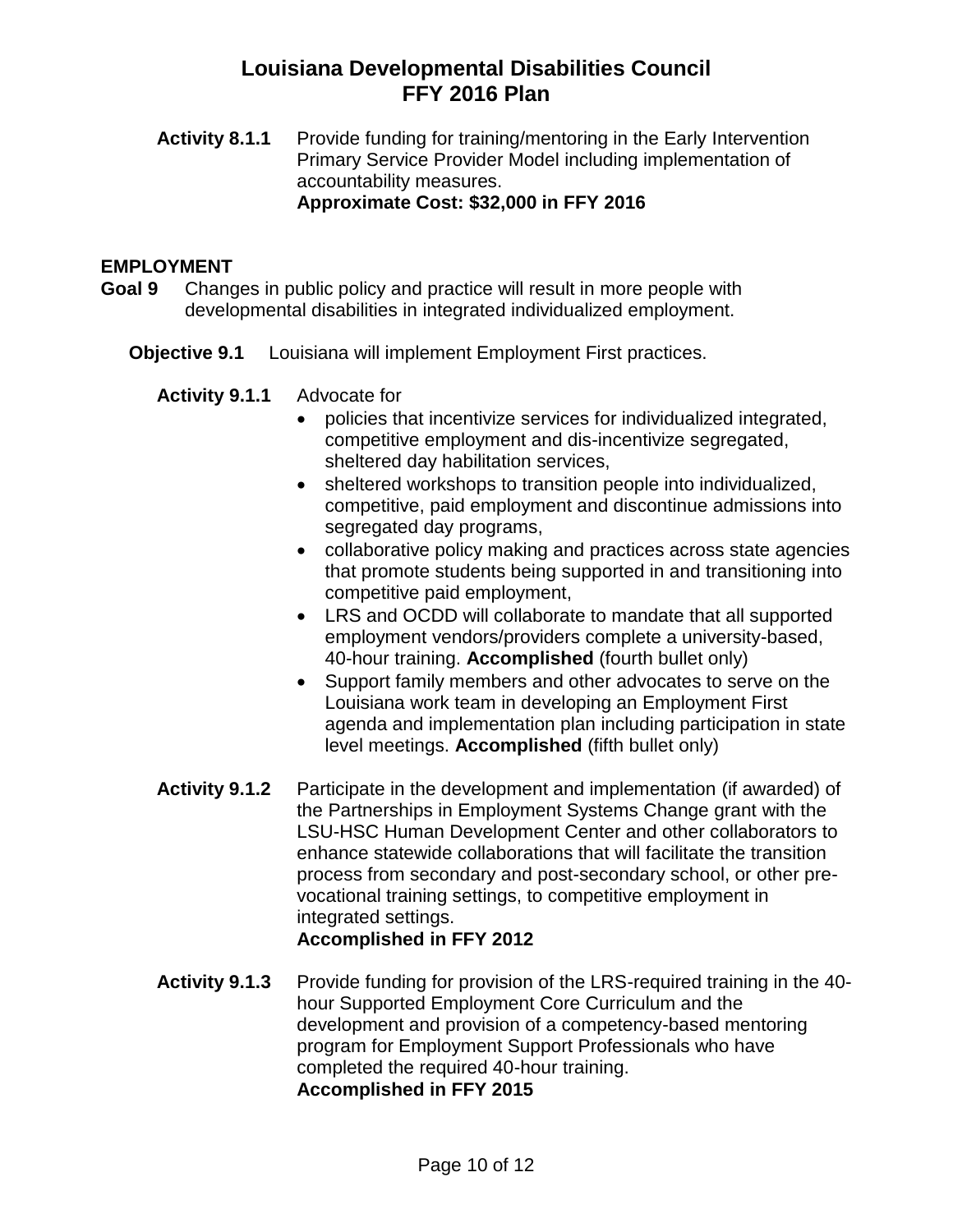- **Objective 9.2** The capacity and quality of the employment provider system will improve through evidence-based practice in collaboration with the LSU-HSC Human Development Center.
	- **Activity 9.2.1** Provide financial support to the Human Development Center to disseminate a curriculum and provide training to agencies on recommended practices for supporting people with disabilities in employment. **Accomplished in FFY 2012**
	- **Activity 9.2.2** Provide funding for a paid apprenticeship program for individuals with developmental disabilities. **Approximate Cost: \$20,619 in FFY 2016**
	- **Activity 9.2.3** Advocate for measures to enhance and ensure the quality of supported employment services through
		- certification of Employment Support Professionals (ESPs), and
		- a system of accountability to include outcomes-based monitoring and a complaint process.
- **Objective 9.3** The Louisiana Vocational Rehabilitation (VR) program's federal draw down will increase.
	- **Activity 9.3.1** Advocate for Louisiana to draw down the entire VR grant award and serve individuals with the most severe disabilities.
	- **Activity 9.3.2** Assist Louisiana Rehabilitation Services in promoting partnerships with Local Education Agencies to utilize local and state education funds as match for the federal Vocational Rehabilitation grant.
- **Objective 9.4** Family members and others will be knowledgeable about options for integrated, competitive employment in collaboration with the Advocacy Center and the LSU-HSC Human Development Center.
	- **Activity 9.4.1** Provide financial support to conduct a media campaign to educate employers, individuals with disabilities, family members, and provider agencies about the benefits of having people with developmental disabilities as part of the community-based workforce.

#### **Accomplished in FFY 2013**

**Activity 9.4.2** Provide funding for an employment education campaign targeting individuals and their family members that emphasizes the benefits of competitive employment.

## **Accomplished in FFY 2012**